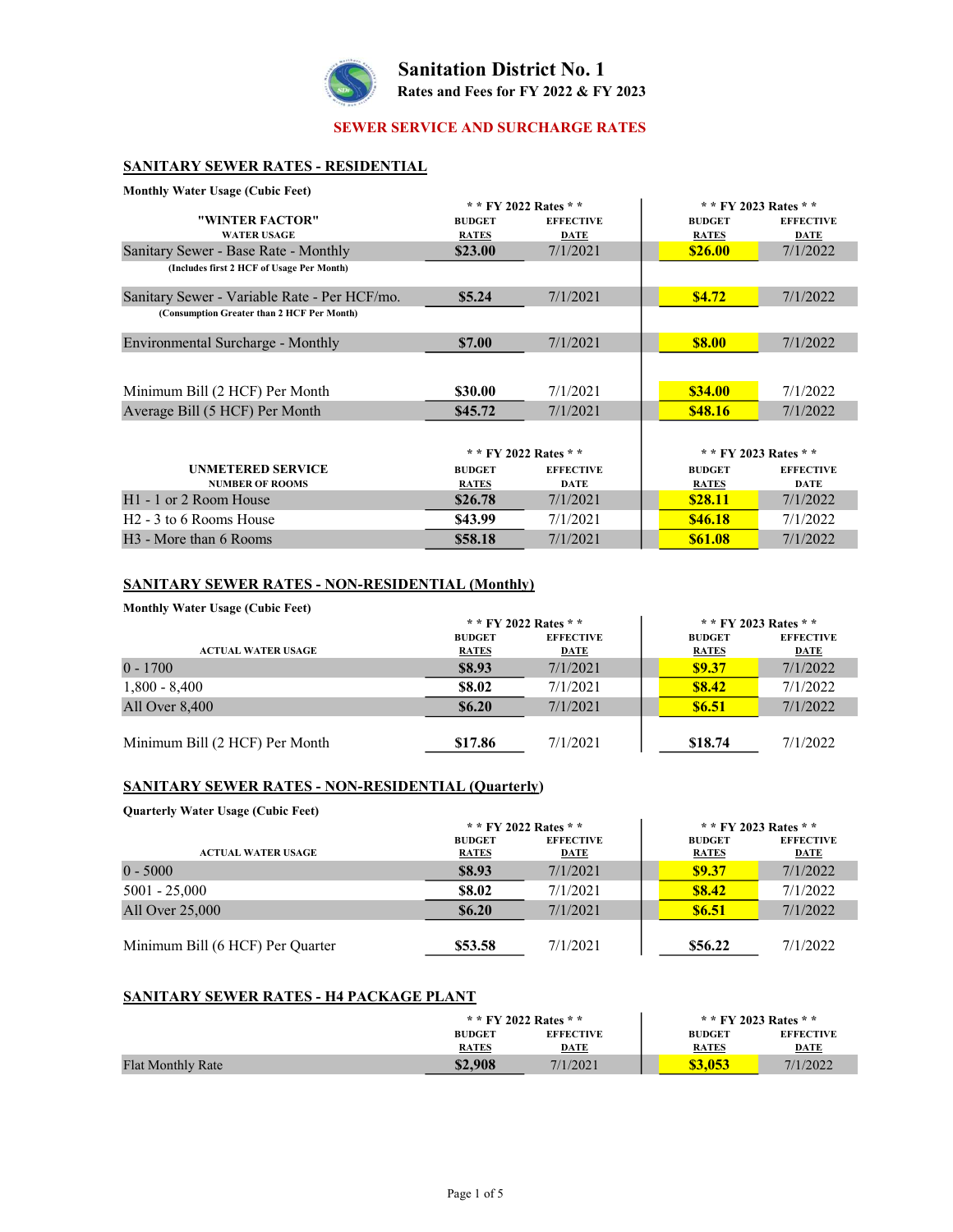

# Sanitation District No. 1 Rates and Fees for FY 2022 & FY 2023

## SEWER SERVICE AND SURCHARGE RATES

#### SANITARY SEWER RATES - H6 PACKAGE PLANT

|                          | * * FY 2022 Rates * *         |                                 | * * FY 2023 Rates * *         |                                 |
|--------------------------|-------------------------------|---------------------------------|-------------------------------|---------------------------------|
|                          | <b>BUDGET</b><br><b>RATES</b> | <b>EFFECTIVE</b><br><b>DATE</b> | <b>BUDGET</b><br><b>RATES</b> | <b>EFFECTIVE</b><br><b>DATE</b> |
| <b>Flat Monthly Rate</b> | \$67.91                       | 7/1/2021                        | \$71.30                       | 7/1/2022                        |

#### SANITARY SEWER RATES - Miscellaneous

|                                                | * * FY 2022 Rates * * |                  | * * FY 2023 Rates * * |                  |
|------------------------------------------------|-----------------------|------------------|-----------------------|------------------|
|                                                | <b>BUDGET</b>         | <b>EFFECTIVE</b> | <b>BUDGET</b>         | <b>EFFECTIVE</b> |
| <b>DESCRIPTION</b>                             | <b>RATES</b>          | <b>DATE</b>      | <b>RATES</b>          | <b>DATE</b>      |
| H <sub>7</sub> - Covington Landing - Monthly   | \$1,073               | 7/1/2021         | \$1,126               | 7/1/2022         |
| H <sub>7</sub> - Covington Landing - Quarterly | \$3,219               | 7/1/2021         | \$3,378               | 7/1/2022         |
| H8 - Val Ct. - Monthly                         | \$200                 | 7/1/2021         | <b>\$210</b>          | 7/1/2022         |
| H8 - Val Ct. - Quarterly                       | <b>\$600</b>          | 7/1/2021         | <b>\$630</b>          | 7/1/2022         |

#### SURCHARGE RATES - Dry Creek WTP & Western Regional WRF \* \* FY 2022 Rates \* \*  $* * FY 2023 Rates * *$

|                                | <b>BUDGET</b> | <b>EFFECTIVE</b> | <b>BUDGET</b> | <b>EFFECTIVE</b> |
|--------------------------------|---------------|------------------|---------------|------------------|
|                                | RATES/LB.     | DATE             | RATES/LB.     | DATE             |
| <b>Suspended Solids</b>        | \$0.242       | 4/1/2012         | \$0.242       | 4/1/2012         |
| (over 300 parts per million)   |               |                  |               |                  |
| <b>B.O.D.</b>                  | \$0.435       | 4/1/2012         | \$0.435       | 4/1/2012         |
| (over 240 parts per million)   |               |                  |               |                  |
| <b>Total Kjeldahl Nitrogen</b> | \$1.224       | 4/1/2012         | \$1.224       | 4/1/2012         |
| (over 30 parts per million)    |               |                  |               |                  |

#### SURCHARGE RATES - Eastern Regional Water Reclamation Facility

|                                | * * FY 2022 Rates * * |                  | * * FY 2023 Rates * * |                  |
|--------------------------------|-----------------------|------------------|-----------------------|------------------|
|                                | <b>BUDGET</b>         | <b>EFFECTIVE</b> | <b>BUDGET</b>         | <b>EFFECTIVE</b> |
|                                | RATES / LB.           | DATE             | RATES/LB.             | DATE             |
| <b>Suspended Solids</b>        | \$0.263               | 4/1/2012         | <b>\$0.276</b>        | 7/1/2022         |
| (over 300 parts per million)   |                       |                  |                       |                  |
| <b>B.O.D.</b>                  | \$0.294               | 4/1/2012         | <b>\$0.308</b>        | 7/1/2022         |
| (over 240 parts per million)   |                       |                  |                       |                  |
| <b>Total Kjeldahl Nitrogen</b> | \$0.956               | 4/1/2012         | \$0.956               | 4/1/2012         |
| (over 30 parts per million)    |                       |                  |                       |                  |
| <b>Phosphorous</b>             | \$0.705               | 7/1/2017         | <b>SO.740</b>         | 7/1/2022         |
| (over 10 milligrams per liter) |                       |                  |                       |                  |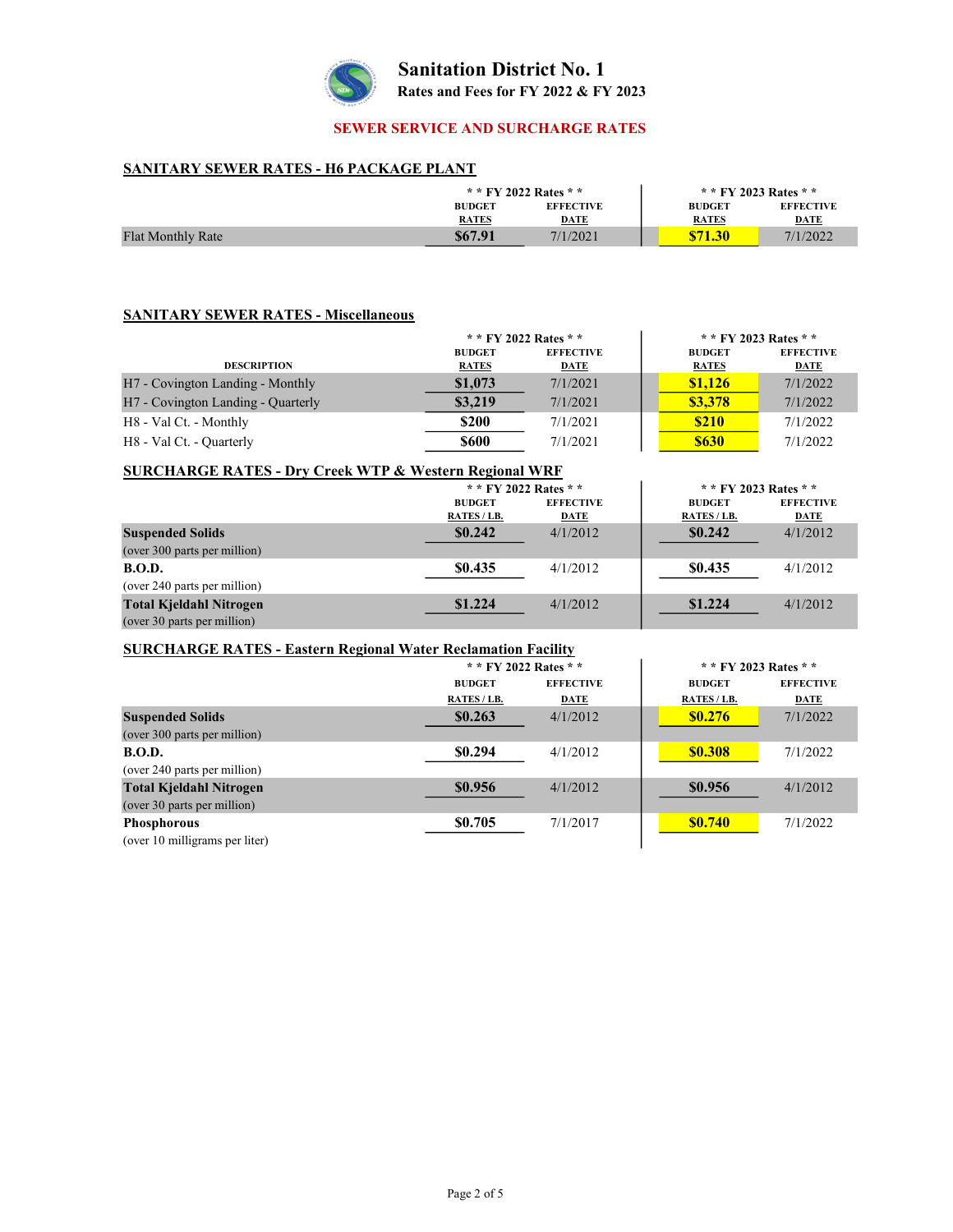

Sanitation District No. 1 Rates and Fees for FY 2022 & FY 2023

#### STORM WATER RATES

## STORM WATER RATES

|                               | * * FY 2022 Rates * *         |                                 | * * FY 2023 Rates * *         |                                 |
|-------------------------------|-------------------------------|---------------------------------|-------------------------------|---------------------------------|
|                               | <b>BUDGET</b><br><b>RATES</b> | <b>EFFECTIVE</b><br><b>DATE</b> | <b>BUDGET</b><br><b>RATES</b> | <b>EFFECTIVE</b><br><b>DATE</b> |
| Monthly Rate Per ERU          | \$4.54                        | 7/1/2021                        | \$4.54                        | 7/1/2021                        |
| <b>Ouarterly Rate Per ERU</b> | \$13.62                       | 7/1/2021                        | \$13.62                       | 7/1/2021                        |
| Minimum 1 ERU Per Month       | \$4.54                        | 7/1/2021                        | \$4.54                        | 7/1/2021                        |

## CAPACITY CONNECTION FEES

## CAPACITY CONNECTION FEES

|                               | * * FY 2022 Rates * * |                  | ** FY 2023 Rates ** |                  |
|-------------------------------|-----------------------|------------------|---------------------|------------------|
|                               | <b>BUDGET</b>         | <b>EFFECTIVE</b> | <b>BUDGET</b>       | <b>EFFECTIVE</b> |
| <b>WATER METER SIZE</b>       | <b>RATES</b>          | <b>DATE</b>      | <b>RATES</b>        | <b>DATE</b>      |
| 3/4"                          | \$4,156               | 7/1/2021         | <b>\$4,363</b>      | 7/1/2022         |
| 1"                            | \$7,346               | 7/1/2021         | \$7,713             | 7/1/2022         |
| 11/2"                         | \$16,567              | 7/1/2021         | \$17,395            | 7/1/2022         |
| 2"                            | \$29,395              | 7/1/2021         | \$30,864            | 7/1/2022         |
| 3"                            | \$66,142              | 7/1/2021         | \$69,449            | 7/1/2022         |
| 4"                            | \$117,588             | 7/1/2021         | \$123,467           | 7/1/2022         |
| 6"                            | \$264,093             | 7/1/2021         | \$277,297           | 7/1/2022         |
| 8"                            | \$468,457             | 7/1/2021         | \$491,879           | 7/1/2022         |
|                               | <b>BUDGET</b>         | <b>EFFECTIVE</b> | <b>BUDGET</b>       | <b>EFFECTIVE</b> |
| <b>MULTI-FAMILY DWELLINGS</b> | <b>RATES</b>          | <b>DATE</b>      | <b>RATES</b>        | <b>DATE</b>      |
| 3 units                       | \$4,156               | 7/1/2021         | <b>\$4,363</b>      | 7/1/2022         |
| $4 - 5$ Units                 | \$7,346               | 7/1/2021         | \$7,713             | 7/1/2022         |
| $6 - 12$ Units                | \$16,567              | 7/1/2021         | \$17,395            | 7/1/2022         |
| 13 - 20 Units                 | \$29,395              | 7/1/2021         | \$30,864            | 7/1/2022         |
| 21 - 50 Units                 | \$66,142              | 7/1/2021         | \$69,449            | 7/1/2022         |
| 51 - 115 Units                | \$117,588             | 7/1/2021         | \$123,467           | 7/1/2022         |
| 116 - 250 Units               | \$264,093             | 7/1/2021         | \$277,297           | 7/1/2022         |
| 251 - 500 Units               | \$468,457             | 7/1/2021         | \$491,879           | 7/1/2022         |
| over 500 Units                | Must Discuss w/ SD1   |                  | Must Discuss w/ SD1 |                  |

Multi-family fees can be based on the water meter size, units per building or total number of units for the project. Contact SD1 for assistance with number of units fee calculations.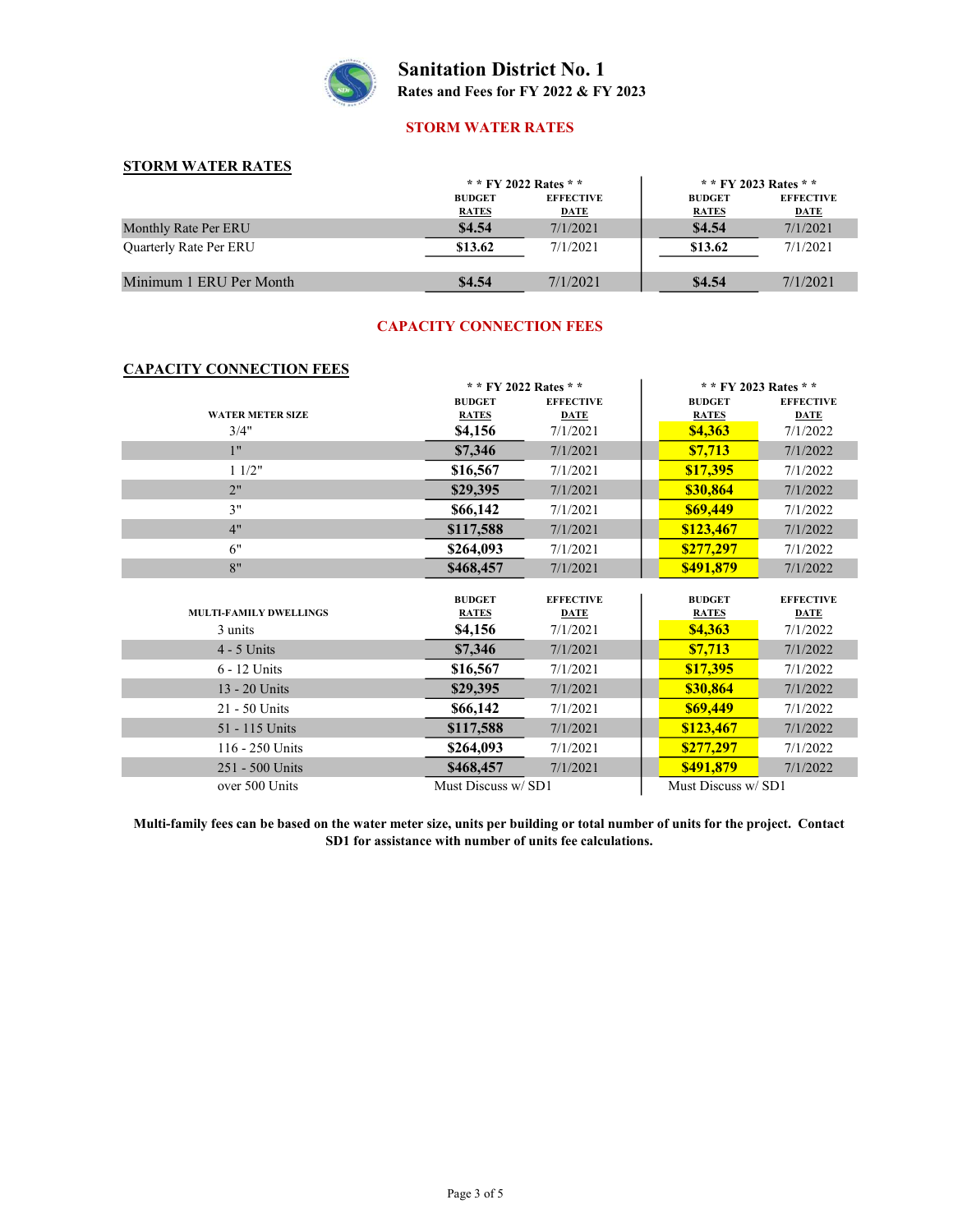

## MISCELLANEOUS RATES & FEES

## SLUDGE HAULING

| эророе пасенто                           |                                   |                  |                       |                  |
|------------------------------------------|-----------------------------------|------------------|-----------------------|------------------|
|                                          | * * FY 2022 Rates * *             |                  | * * FY 2023 Rates * * |                  |
|                                          | <b>EFFECTIVE</b><br><b>BUDGET</b> |                  | <b>BUDGET</b>         | <b>EFFECTIVE</b> |
|                                          | <b>RATES</b>                      | <b>DATE</b>      | <b>RATES</b>          | <b>DATE</b>      |
| Sludge Hauling Permit                    | \$148                             | 7/1/2017         | \$155                 | 7/1/2022         |
|                                          |                                   |                  |                       |                  |
|                                          | <b>BUDGET</b>                     | <b>EFFECTIVE</b> | <b>BUDGET</b>         | <b>EFFECTIVE</b> |
|                                          | <b>RATES</b>                      | DATE             | <b>RATES</b>          | <b>DATE</b>      |
| Sludge Dumping $(1,000 \text{ gallons})$ | \$114                             | 7/1/2016         | \$114                 | 7/1/2016         |

## ADDITIONAL FEES

| ADDI HUNAL FEED                              |                      |                       |                      |                       |  |
|----------------------------------------------|----------------------|-----------------------|----------------------|-----------------------|--|
|                                              |                      | * * FY 2022 Rates * * |                      | * * FY 2023 Rates * * |  |
|                                              | <b>BUDGET</b>        | <b>EFFECTIVE</b>      | <b>BUDGET</b>        | <b>EFFECTIVE</b>      |  |
| <b>SANITARY SERVICES</b>                     | <b>RATES</b>         | <b>DATE</b>           | <b>RATES</b>         | <b>DATE</b>           |  |
| Plan Review                                  | \$677                | 7/1/2018              | <b>\$710</b>         | 7/1/2022              |  |
| Sewer Construction Inspection                | \$1.90               | 7/1/2018              | \$1.99               | 7/1/2022              |  |
| (per foot)                                   |                      |                       |                      |                       |  |
| Unusual Discharge                            | \$69.80 / 1,000 Gal. | 7/1/2014              | \$69.80 / 1,000 Gal. | 7/1/2014              |  |
| Long-Term                                    | \$4.02 / HCF         | 7/1/2014              | \$4.02 / HCF         | 7/1/2014              |  |
| pH re-sampling cost, per week                | \$684                | 7/1/2014              | \$684                | 7/1/2014              |  |
| Surcharge re-sampling cost                   | \$977                | 7/1/2014              | \$977                | 7/1/2014              |  |
| <b>Pump Station Telemetry</b>                | \$6,063              | 7/1/2018              | \$6,366              | 7/1/2022              |  |
| Sewer Lateral Tapper Inspection to Structure | \$476                | 7/1/2018              | \$476                | 7/1/2018              |  |
| Sewer Lateral Abandonment Inspection         | \$100                | 7/1/2018              | \$100                | 7/1/2018              |  |
| Re-Inspection Fee                            | \$100                | 7/1/2018              | \$100                | 7/1/2018              |  |
| Bond Cost (Tapper)                           | \$6,338              | 7/1/2018              | \$6,338              | 7/1/2018              |  |
|                                              |                      |                       |                      |                       |  |
| Sewer Lateral Tapper Inspection to Main Line | \$100                | 7/1/2018              | \$100                | 7/1/2018              |  |
| Tapper Program Certification                 | \$164                | 7/1/2018              | \$164                | 7/1/2018              |  |
| Annual Renewal of Tapper Cert.               | \$38.50              | 7/1/2018              | \$38.50              | 7/1/2018              |  |
| Photocopies of Plans (per page)              | \$4.50               | 7/1/2018              | \$4.50               | 7/1/2018              |  |
| Pretreatment Permit Tier 1 (per year)        | \$4,761              | 7/1/2012              | \$4,761              | 7/1/2012              |  |
| Pretreatment Permit Tier 2 (per year)        | \$860                | 7/1/2012              | \$860                | 7/1/2012              |  |
| Fat, Oil & Grease (FOG) Permit (per year)    | \$348                | 7/1/2014              | \$348                | 7/1/2014              |  |
| General Labor (per hour)                     | \$55-\$128           | 7/1/2021              | \$55-\$134           | 7/1/2022              |  |
| Administrative Fines (per violation)         | $$100 - $1,000$      | 8/1/2003              | $$100 - $1,000$      | 8/1/2003              |  |